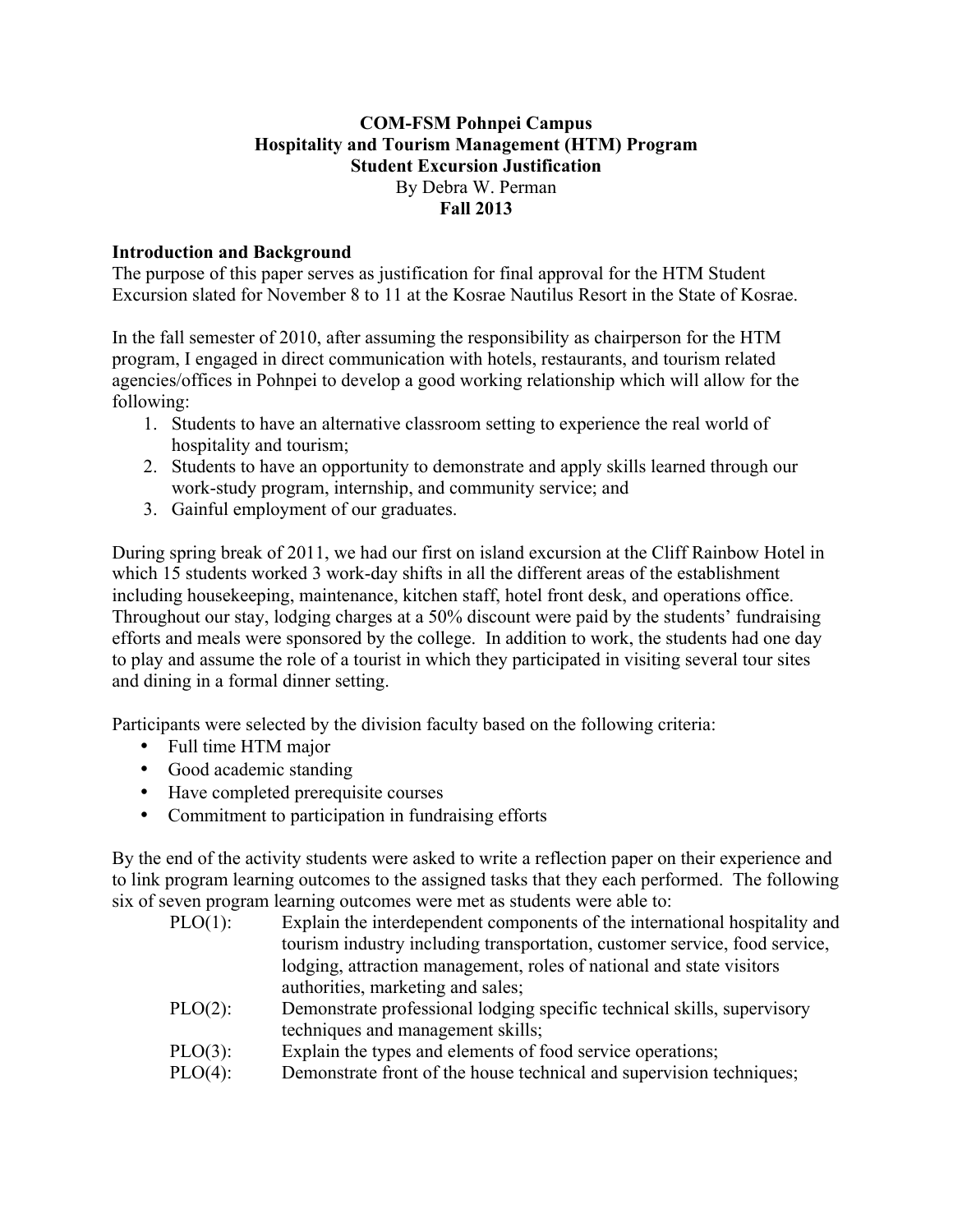| $PLO(5)$ : | Describe tourism attraction support services and related business      |
|------------|------------------------------------------------------------------------|
|            | opportunities; and                                                     |
| $PLO(6)$ : | Describe the importance of developing the FSM as a sustainable tourism |
|            | destination.                                                           |

At the course level, each student was required to have an evaluation form with ratings filled out by their attending supervisor at each work area prior to proceeding to their next scheduled task. These evaluation forms were used as rubrics to assess specific student learning outcome for each respective course notably, HTM110-Introduction to Hospitality and Tourism, HTM 165-Food Fundamentals and Quantity Cooking, HTM170-Front Office Management, HTM220 Food and Beverage Management, and HTM250 (capstone course)-Practicum and Facilities Management.

We received positive feedback from Cliff Rainbow Hotel management, staff, and patrons and as a result, they have been utilizing the services of our students in times of need throughout their peak seasons or for special occasions. Such is the case with other establishments, offices, and agencies. Last month, the Pohnpei Visitor's Bureau sought the assistance of 12 student participants who engaged in the welcoming of 87 tourists from Japan via a chartered flight.

In the fall of 2011, we had our first off-island student excursion at the Kosrae Nautilus Resort in which 12 students performed the activities previously mentioned above throughout the weekend of November 25 to 28. The travel experience was new for most of the students but the visit to another sister state was the first for all. For the cost of this trip, nearly 75% was paid for by parents, relatives, students, and a few private sector donors. The college contributed the remaining 25%.

### **Proposed Activity**

This year, we are seeking approval for another opportunity for 7 students to partake in the same activities at the Kosrae Nautilus Resort on November 8 to 12. This weekend was specifically chosen mainly to avoid students missing classes since Friday, 11/8 and Monday, 11/11are both holidays. Furthermore, the resort will be experiencing full occupancy that same weekend due to its hosting of the  $1<sup>st</sup>$  Rock Run event on 11/11 with participants from the local community and visitors from abroad as well. Our students will also be involved in the planning and organizing process of this event.

| Date         | Time               | Activity                  | SG   | <b>ILO</b> | <b>PLO</b> | <b>SLO</b> |
|--------------|--------------------|---------------------------|------|------------|------------|------------|
| Friday, 11/8 | 2:35 <sub>pm</sub> | Arrival in Kosrae         |      |            |            |            |
|              | 3:00 <sub>pm</sub> | Check in to hotel         |      |            | 2,4        | HTM170-    |
|              |                    |                           |      |            |            | SLO#1&2    |
|              | $3:30pm$ to        | Visit Kosrae Campus       | 2, 4 | 1, 5       |            |            |
|              | 5:00 <sub>pm</sub> | students to promote,      |      |            |            |            |
|              |                    | recruit, and network.     |      |            |            |            |
|              | 6pm to             | Dinner meeting w/host and | 7    | 1,         |            |            |
|              | 8pm                | management staff.         |      | 4, 5, 7    |            |            |

The following table lists the activities planned for this trip with relevant strategic goals and institutional, program, and learning outcomes they apply to: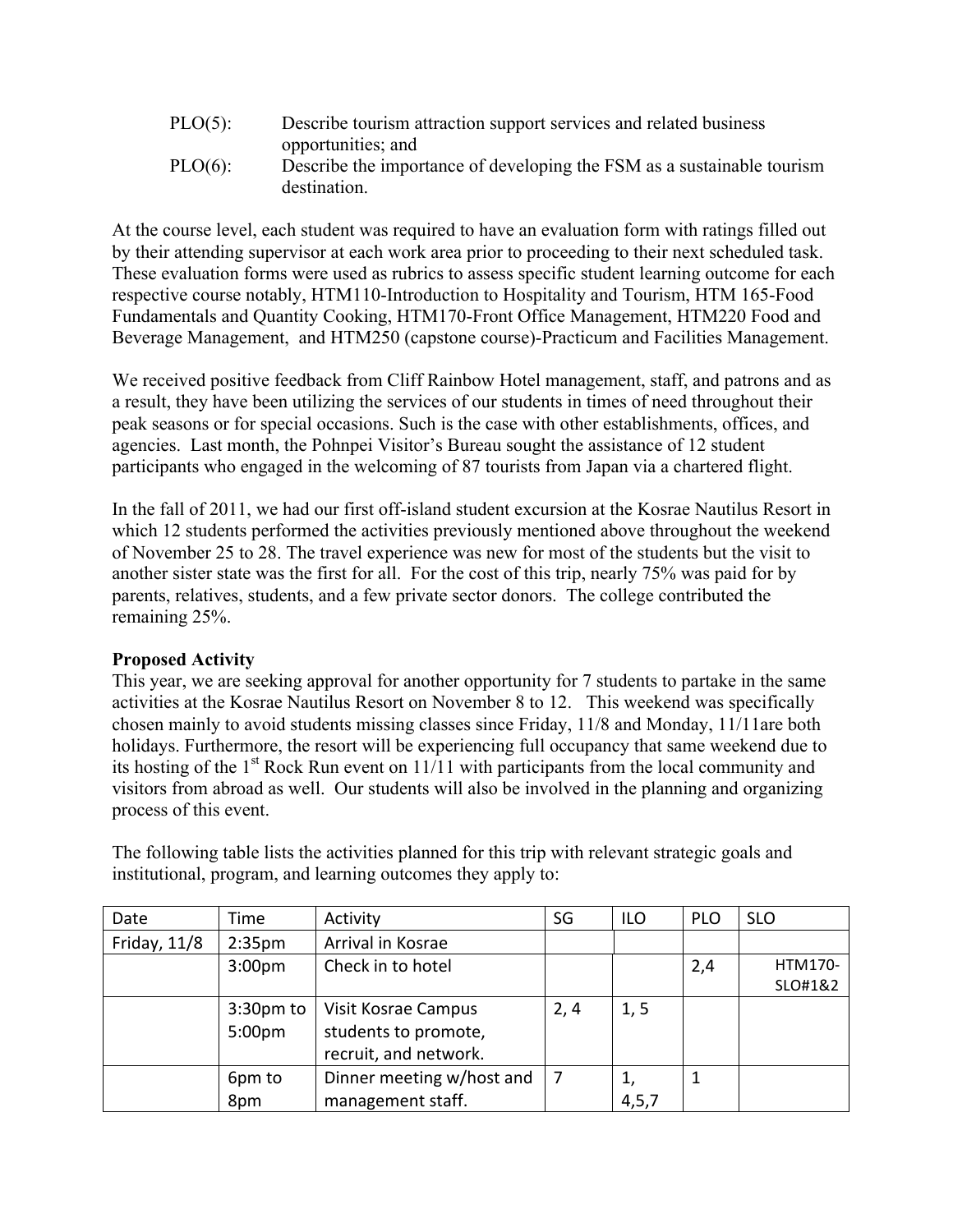|                   | 8:30pm      | Review of work schedules               | 1, 4    | $1 - 8$ |                |                  |
|-------------------|-------------|----------------------------------------|---------|---------|----------------|------------------|
|                   |             | and assignments                        |         |         |                |                  |
|                   | 9:30pm      | Lights out                             |         |         |                |                  |
| Saturday,<br>11/9 | $6-7am$     | <b>Breakfast</b>                       |         |         |                |                  |
|                   | 7:30am-     | Each student will be at their          | 1, 2, 3 |         |                |                  |
|                   | 2:00pm      | assigned areas:                        |         |         |                |                  |
|                   |             | <b>Front Desk</b>                      |         |         | 1,2,4          | HTM170-          |
|                   |             |                                        |         |         |                | SLO1&2           |
|                   |             | <b>Back Office</b><br>$\bullet$        |         |         | 1,2,4          | HTM170-          |
|                   |             |                                        |         |         |                | SLO1&2           |
|                   |             | Delivery/Pick Up<br>$\bullet$          |         |         | 1,2,4          | HTM170-          |
|                   |             |                                        |         |         |                | SLO1&2           |
|                   |             | $\bullet$<br>Restaurant                |         |         | 1,3,4          | HTM220-          |
|                   |             | <b>Beverage Tending</b>                |         |         |                | SLO <sub>1</sub> |
|                   |             | <b>Restaurant Waiting</b><br>$\bullet$ |         |         | 1,3,4          | HTM220-          |
|                   |             |                                        |         |         |                | SLO <sub>1</sub> |
|                   |             | <b>Restaurant Food</b><br>$\bullet$    |         |         | 1,3            | HTM165-all       |
|                   |             | Preparations &                         |         |         |                | <b>SLOs</b>      |
|                   |             | Cooking                                |         |         |                |                  |
|                   |             | Housekeeping                           |         |         | $\overline{2}$ |                  |
|                   | $2:30pm$ to | Site tours provided by                 |         |         | 1, 5, 6        |                  |
|                   | 5:30pm      | Kosrae Visitors Bureau-                |         |         |                |                  |
|                   |             | Lelu Ruins & Walung Island             |         |         |                |                  |
|                   | 6pm-8pm     | Dinner & Review of the                 | 1,4     | $1 - 8$ |                |                  |
|                   |             | day's work schedule &                  |         |         |                |                  |
|                   |             | performance results.                   |         |         |                |                  |
|                   | 8:30pm to   | Free time before lights out            |         |         |                |                  |
|                   | 9:30pm      |                                        |         |         |                |                  |
| Sunday,           | 5am-6am     | Kosraean Soup Preparation              |         |         |                | HTM165-all       |
| 11/10             |             | Demo & sunrise viewing                 |         |         |                | <b>SLOs</b>      |
|                   | 6:30am to   | <b>Glazed Doughnut Making</b>          |         |         |                | HTM165-all       |
|                   | 8:30am      | Demo & breakfast                       |         |         |                | <b>SLOs</b>      |
|                   | 9am-        | Morning Mass at St. John's             |         |         |                |                  |
|                   | 10am        | Chapel                                 |         |         |                |                  |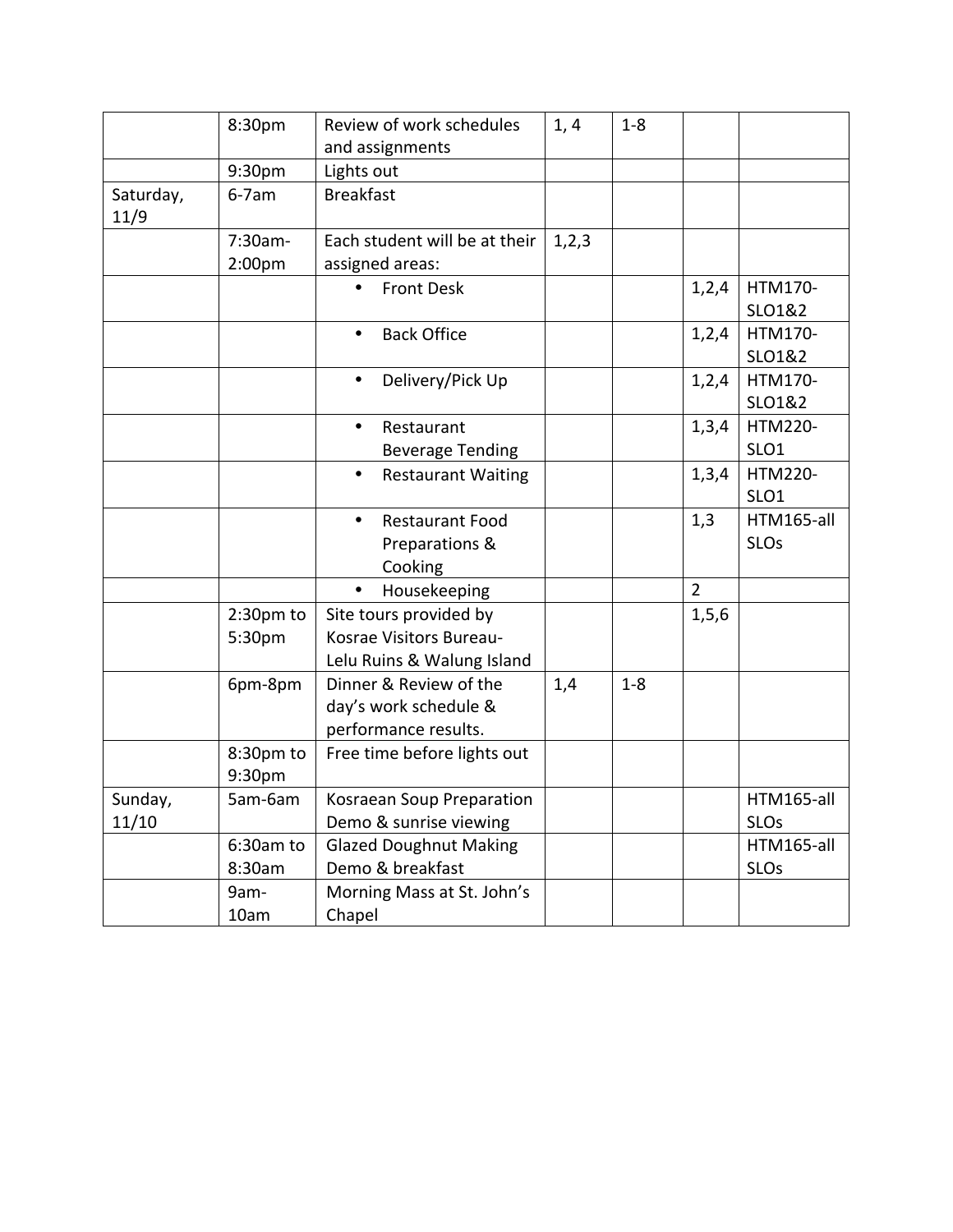| 2pm<br>Restaurant<br>$\bullet$<br><b>Beverage Tending</b><br>Restaurant<br>Waiting<br><b>Restaurant Food</b><br>Preparations &                   | Lunch Shift work details:<br>11am to | Same as above |  |  |                    |  |
|--------------------------------------------------------------------------------------------------------------------------------------------------|--------------------------------------|---------------|--|--|--------------------|--|
|                                                                                                                                                  | Cooking                              |               |  |  |                    |  |
| Aquaculture Farm Tour<br>5,6<br>2:30pm to<br>3:30pm                                                                                              |                                      |               |  |  |                    |  |
| Dinner & Review of the<br>6pm-8pm<br>1,4<br>$1 - 8$<br>day's work schedule &<br>performance results.                                             |                                      |               |  |  |                    |  |
| 9pm<br>Lights out                                                                                                                                |                                      |               |  |  |                    |  |
| 7am to<br>Full day's work shift<br>Same as above<br>Monday,                                                                                      |                                      |               |  |  |                    |  |
| 11/11<br>schedule. (same as<br>8pm                                                                                                               |                                      |               |  |  |                    |  |
| Saturday but straight<br>through the night)                                                                                                      |                                      |               |  |  |                    |  |
| 8:30pm-<br>1,4<br>$1 - 8$<br>Late                                                                                                                |                                      |               |  |  |                    |  |
| 10:00pm<br>dinner/meeting/evaluation                                                                                                             |                                      |               |  |  |                    |  |
| Lights out<br>10:30pm                                                                                                                            |                                      |               |  |  |                    |  |
| Tuesday,<br>$6:30$ am to<br>Last work shift<br>Same as above<br>11/12<br>8:30am                                                                  |                                      | Same as above |  |  |                    |  |
| 9am-<br>Visit Kosrae Campus<br>10:30am<br>students to promote,<br>recruit, and network (for<br>those who were not able to<br>make it on Friday). |                                      |               |  |  |                    |  |
| Check out of hotel and<br>11am<br>2,4<br>check in at airport.                                                                                    |                                      |               |  |  | HTM170-<br>SLO#1&2 |  |

# **Conclusion**

This year's activity required an additional commitment on the student's part and that was to be able to provide half of their airfare at which they sought individual sponsorships from parents, relatives, friends, others. All seven students have done their part in addition to fundraisings we have done these past months including winning  $2^{nd} \& 3^{rd}$  places for a recipe contest in the World Food Day events, hosting a brunch fundraiser on UN Day at the Blue Plate Café, raffle drawings for prizes donated by staff and faculty, weekly raffle drawings for a free breakfast for two at the Blue Plate Café on Tuesdays and Thursdays, 7:30am to 9:30 (these were publicized on our website), a sponsored car wash, and baking and selling decorated cakes for special occasions. Courtesy of Village Travel, our discounted fares were secured to allow us time to make payments towards our airfares. Deposits have already been made and payments are to be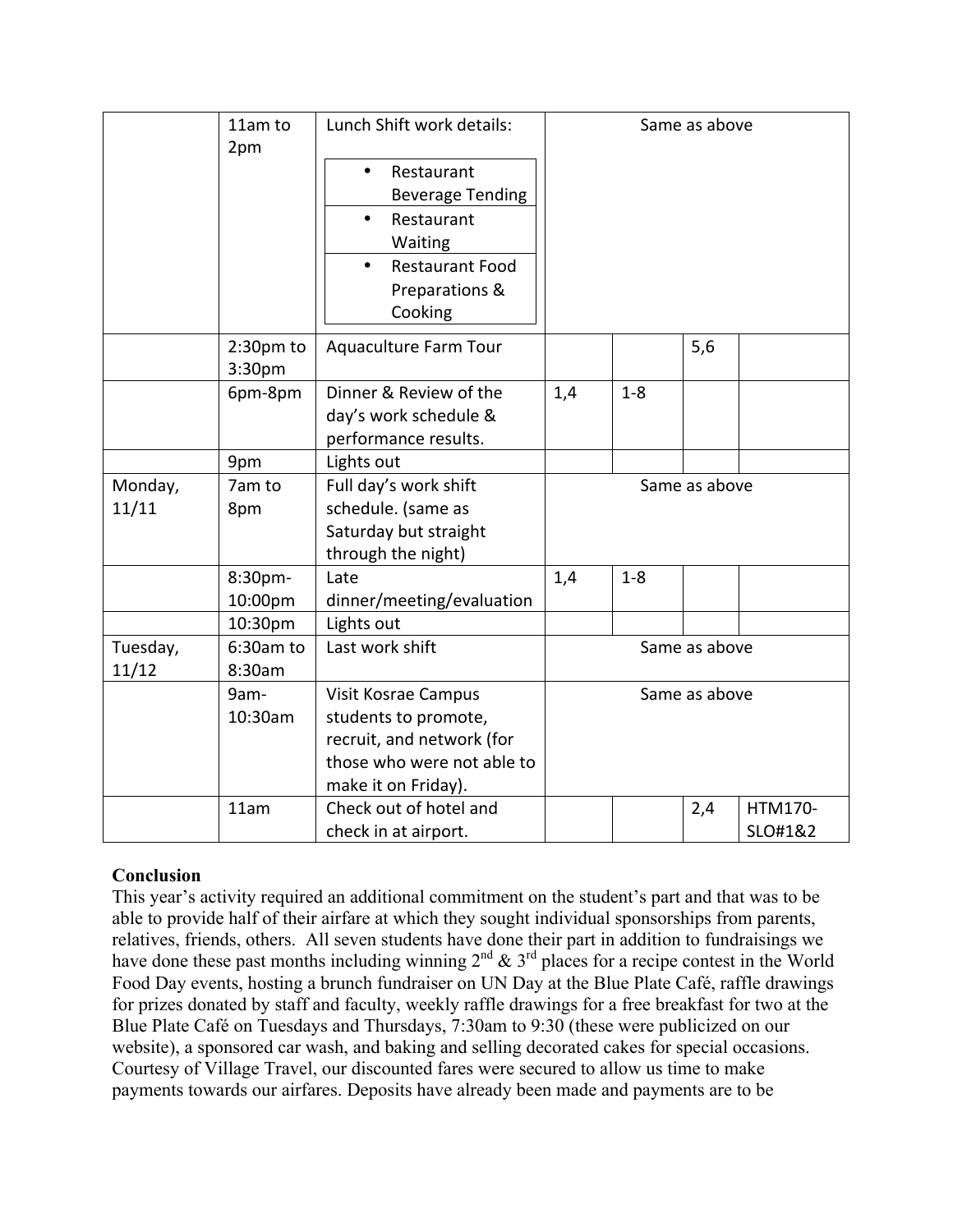finalized prior to the departure date. The only restriction to this discounted fare is that should we cancel or postpone, we will have to pay a fine of \$100 each. Thursday, 11/7 is scheduled for our last raffle drawing for a local hut donated by the HTM club as well as 50/50 cash lottery. We have also invited parents and families of the 7 students to join us for breakfast on that morning at the Blue Plate Café to share the above details and also to wish the students well on their journey as it is customary in our Micronesian culture.

On behalf of the students and their families, the faculty of the HTM program, our stakeholders, we hope that President Daisy finds favor and is in full support of our proposed excursion.

Kalahngan & Kulo!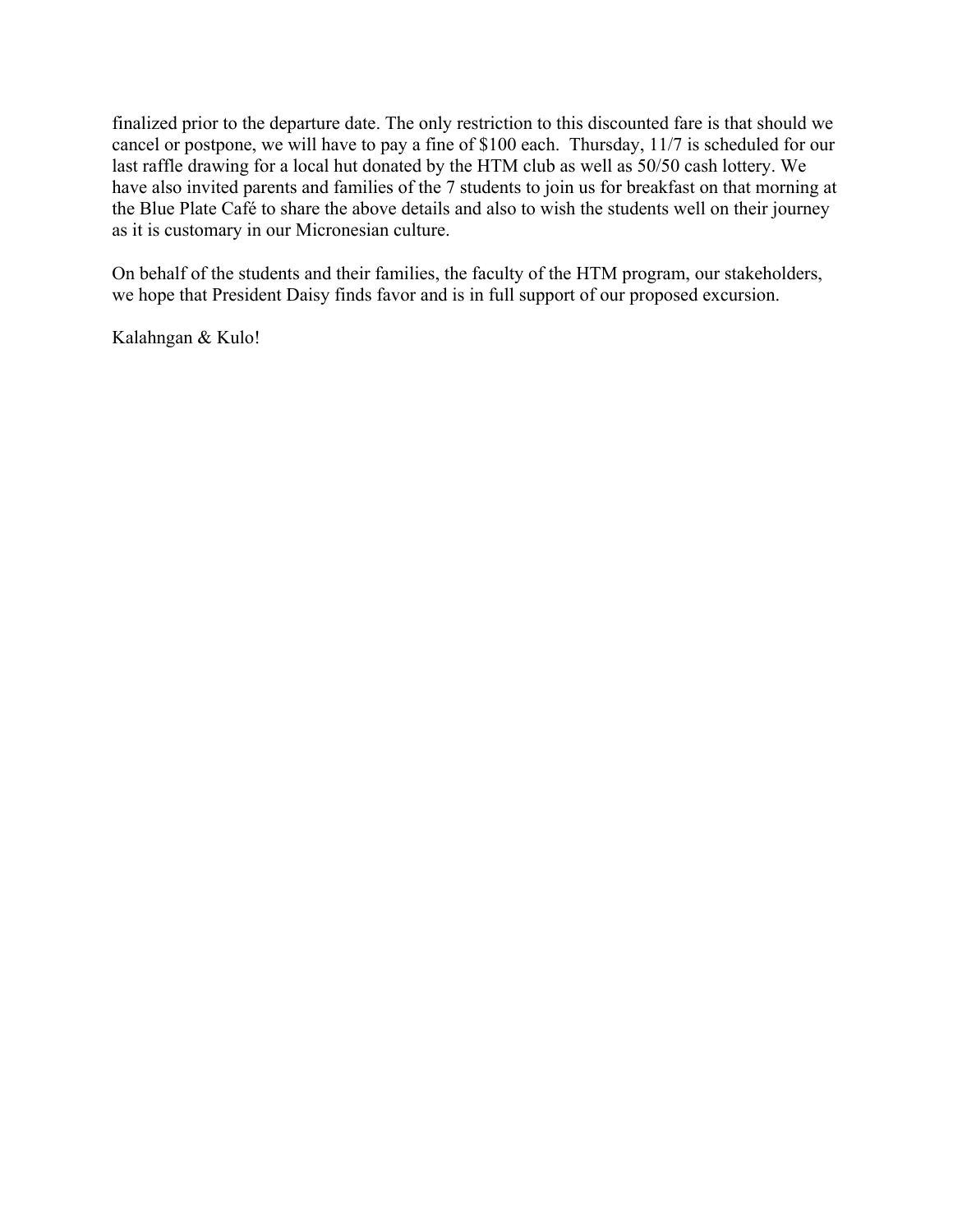#### STUDENT REFLECTION PAPER

On Friday, Nov. 8, 2013, I, with six other hospitality and tourism management students, flew to Kosrae State on an excursion as part of our Hospitality and Tourism Management Program. We have done fundraisings and attended a weekly workshop in preparation for the trip. We have sought sponsors to donate half of the cost of our airfares and were more than ready to finally get on a plane and fly over to Kosrae Island. We got there on Friday afternoon, settled in, and were briefed by the resort owner/manager on what would be happening the following days. The sole purpose of the trip was for us, the HTM students, to gain an insight of how a hotel functions, intercommunication between each department, and to participate in the tasks and responsibilities of hotel employees. Although Kosrae is a part of the Federated States of Micronesia, traveling and spending five days there was an entirely new experience for us in terms of the environment, culture, and work ethics. It was both a hospitality management training and tourism experience for us.

I had the privilege of job shadowing employees in the Food and Beverages Department and Housekeeping Department. I worked alongside a restaurant employee and a housekeeper, and learned a lot from them. In the restaurant, I was taught by my mentor how to set up tables, take orders, prepare drinks, and the proper way to serve guests their meals. In the housekeeping department, I was taught how to prepare a room for an appropriate number of incoming guests, and how to present it as an inviting and attractive accommodation. I learned how important it is to work efficiently and as quickly as possible.

From this trip, I realized that Kosraeans are perhaps the most courteous and hospitable people in our country. They taught me how to greet guests with a smile, respond to their demands, and maintain a positive attitude regardless of my mood. I learned that efficiency, cordiality, versatility, and ability to think ahead are some attributes that are essential to working in a hotel setting. I was able to put into use the skills I have been learning in my Hospitality and Tourism Management classes. We went on a tour to other hotels, fish farm, and tourists attractions on the island. We were able to visit a pastry shop, and participate in a Kosraean soup demonstration and the Kosrae Annual Rock Hopper Fun Walk—sponsored by Kosrae Nautilus Resort.